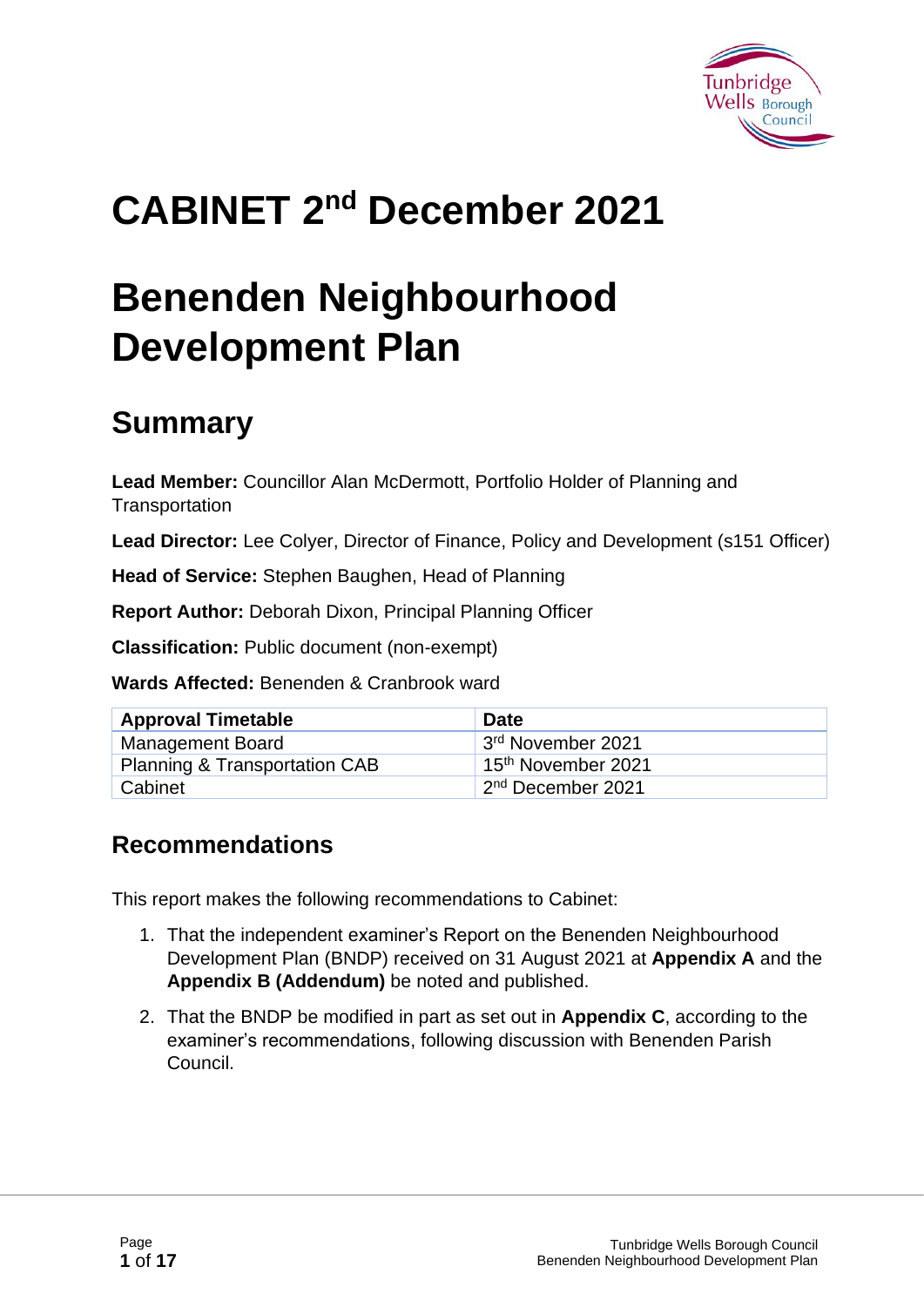- 3. That Cabinet agrees the publication of the Decision Statement at **Appendix D** and decides to progress the BNDP as set out at **Appendix E<sup>1</sup>** to referendum, to ensure the community has the final say on whether the neighbourhood plan comes into force or not. The referendum area is that of the Neighbourhood Area i.e., Benenden Parish plus seven addresses identified by the examiner, located adjacent to the Benenden Hospital site at East End and falling within Biddenden Parish (Ashford District Council).
- 4. That Cabinet recommends to Council that in the event that the referendum result on the BNDP is positive with more than 50% of the vote, the Council formally makes the BNDP as set out in **Appendix E** which will be subsequently considered at the next Full Council post-referendum<sup>2</sup>, so that it has effect as part of the statutory Development Plan for the Neighbourhood Area (Benenden Parish).

<sup>1</sup> The BNDP presented to Cabinet at Appendix E includes all the recommended changes following the examination, set out in the Examiner's Final Report (Appendix A and Appendix B), and summarised in Appendix C. The version of the BNDP included with this Cabinet Report is the Final Referendum Version. There may be some further minor presentational changes made post-Cabinet to ensure the referendum version complies with the requirements of the new accessibility regulations (The Public Sector Bodies (Websites and Mobile Applications) (No. 2) Accessibility Regulations 2018) that came into force for public sector bodies on 23 September 2018. <sup>2</sup> Subject to report lead in times.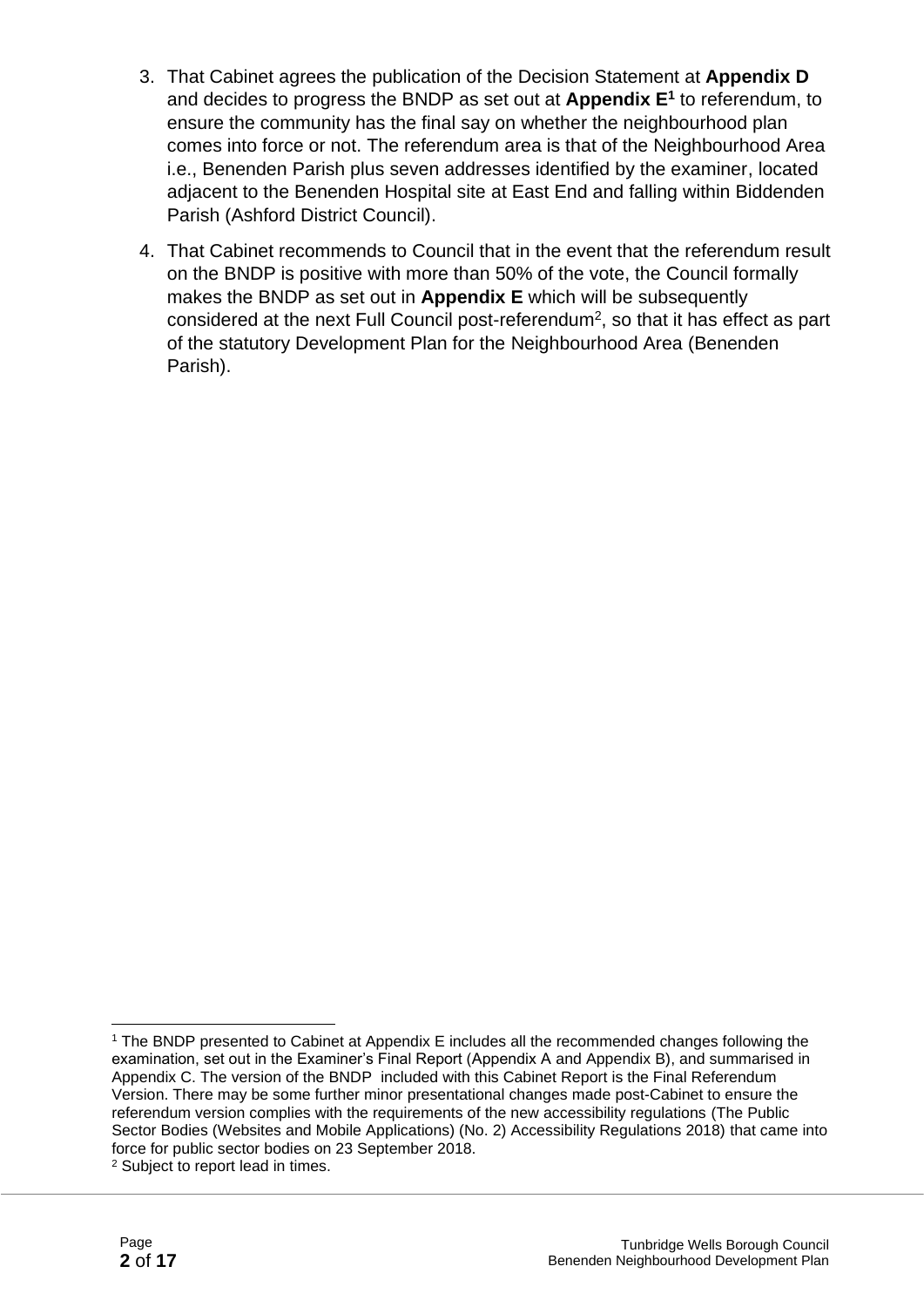

### **1. Introduction and Background**

- 1.1 The Benenden Neighbourhood Development Plan (BNDP) has been successful at examination, with the independent examiner recommending that the BNDP should proceed to referendum, subject to a number of recommended modifications.
- 1.2 The borough council as the Local Planning Authority is responsible for deciding what action to take in response to the examiner's recommendations. This report sets out the recommendations and the proposed amendments to be made to the BNDP, which have been made with the involvement of Benenden Parish following receipt and consideration of the examiner's report.
- 1.3 The examiner's recommendations in respect of a neighbourhood development plan (NDP) are different to those made by inspectors when considering local plans. Whilst neither set of recommendations is binding, in the case of a NDP instead of the requirement of meeting the test of 'soundness' a NDP must meet a 'Basic Conditions' test, providing more scope for interpretation. Whereas a borough/district/county council's acceptance of the inspector's recommendations in a local plan are necessary for soundness, in the case of the examiner's recommendations on a NDP, these are open to alternative modification so long as those modifications still result in the NDP meeting the 'Basic Conditions' test.
- 1.4 A brief overview of the neighbourhood planning process is set out in the following section of this report.

### **Background to Neighbourhood Planning**

1.5 Details of the neighbourhood planning process can be accessed on the TWBC webpages

<https://tunbridgewells.gov.uk/planning/planning-policy/neighbourhood-plans>

- 1.6 The production of a neighbourhood development plan (or neighbourhood plan, as they are more commonly known) is the means by which a local community can take responsibility for land use planning in their area, potentially covering matters such as the location of houses, shops and community facilities, the setting of design standards for new development, or the identification and conservation of local heritage assets and green spaces.
- 1.7 Neighbourhood plans, when finally approved (and then referred to as a 'made' neighbourhood plan), become part of the development plan for the for the area to which they geographically apply (which in the case of this neighbourhood plan is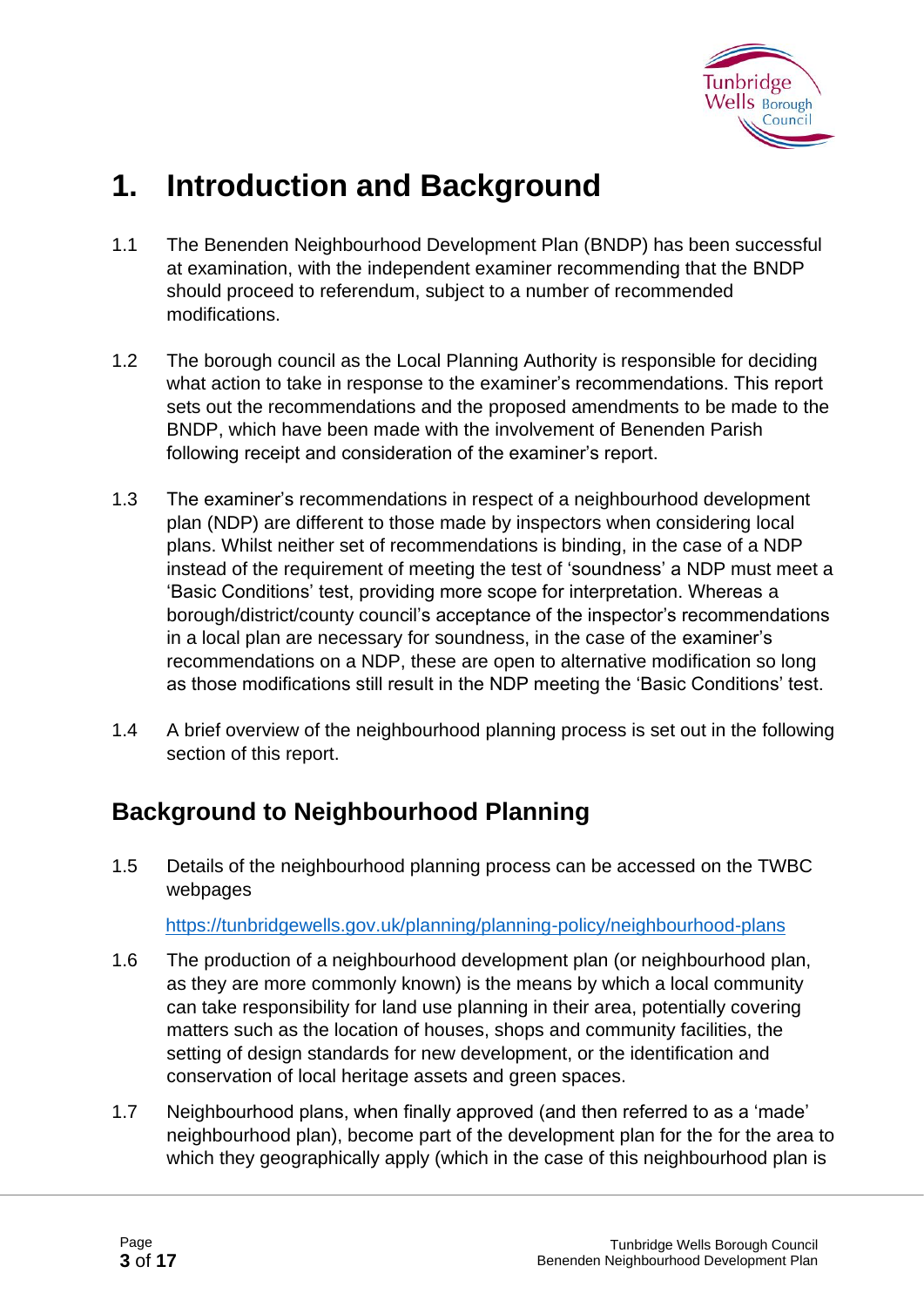Benenden parish), which means that they are a key document in the determination of planning applications in that area.

- 1.8 The legal context for preparation of neighbourhood plans is provided by the Localism Act 2011 [https://assets.publishing.service.gov.uk/government/uploads/system/uploads/atta](https://assets.publishing.service.gov.uk/government/uploads/system/uploads/attachment_data/file/5959/1896534.pdf) [chment\\_data/file/5959/1896534.pdf,](https://assets.publishing.service.gov.uk/government/uploads/system/uploads/attachment_data/file/5959/1896534.pdf) the Neighbourhood Planning Regulations 2012 (as amended) [https://www.legislation.gov.uk/uksi/2012/637/pdfs/uksi\\_20120637\\_en.pdf,](https://www.legislation.gov.uk/uksi/2012/637/pdfs/uksi_20120637_en.pdf) and The Neighbourhood Planning Act 2017 (as amended) [https://www.legislation.gov.uk/ukpga/2017/20/part/1/crossheading/neighbourhoo](https://www.legislation.gov.uk/ukpga/2017/20/part/1/crossheading/neighbourhood-planning/enacted) [d-planning/enacted.](https://www.legislation.gov.uk/ukpga/2017/20/part/1/crossheading/neighbourhood-planning/enacted)
- 1.9 Policies in neighbourhood plans need to be in general conformity with the strategic policies of the local plan, as well as having regard to the National Planning Policy Framework (NPPF) and any other relevant legislation.
- 1.10 The borough council has a statutory duty to assist communities during the preparation of NDPs and to take these plans through a process of examination and referendum. There are two 'made' NDPs within the borough (for Hawkhurst Parish and Lamberhurst Parish) and currently ten NDPs being prepared for parish and town councils including Benenden.

### **2. Preparation of the Benenden Neighbourhood Development Plan (BNDP)**

2.1 The BNDP has been subject to the regulatory stages required under the Localism Act 2011 and the Neighbourhood Planning (General) Regulations 2012 (as amended). Details of the BNDP progression from designation to its current stage can be found on the TWBC webpages

[https://tunbridgewells.gov.uk/planning/planning-policy/neighbourhood](https://tunbridgewells.gov.uk/planning/planning-policy/neighbourhood-plans/benenden)[plans/benenden](https://tunbridgewells.gov.uk/planning/planning-policy/neighbourhood-plans/benenden)

- 2.2 The BNDP has been prepared for a designated Neighbourhood Area, which follows the Benenden parish boundary and will have a plan period from 2020 to 2038. The neighbourhood area was designated by the borough council on 31 August 2017. Plan preparation by the parish council commenced shortly after this date.
- 2.3 TWBC officers have met with representatives of the parish council on a regular basis throughout the preparation of the BNDP to provide advice and support and have made comments at key stages. The parish council carried out a presubmission consultation on a draft BNDP (Regulation 14 consultation) between 25 August to 31 October 2019. At this consultation stage, a detailed response was provided by TWBC officers that included comments about how policies could be improved.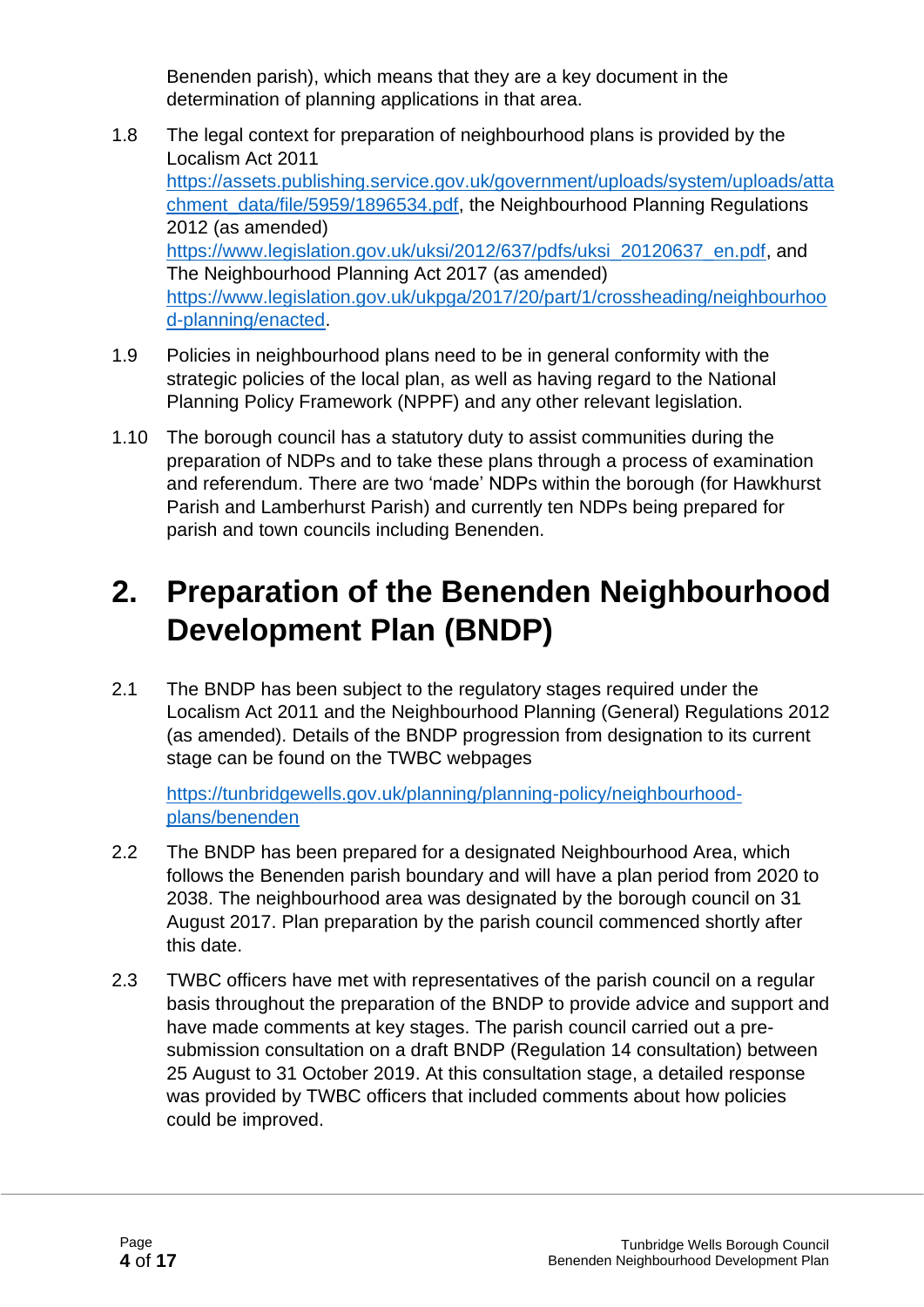- 2.4 The submitted version of the BNDP was published and consulted on by the borough council from 30 October to 11 December 2020. Details can be found on the borough council webpages [https://tunbridgewells.gov.uk/planning/planning](https://tunbridgewells.gov.uk/planning/planning-policy/neighbourhood-plans/benenden)[policy/neighbourhood-plans/benenden](https://tunbridgewells.gov.uk/planning/planning-policy/neighbourhood-plans/benenden) as well as on the Benenden Parish Council website.
- 2.5 The BNDP (submission plan) which was consulted upon can be found here https://tunbridgewells.gov.uk/\_data/assets/pdf\_file/0008/375443/01\_Benenden-[NDP-Regulation-16-draft-for-consultation.pdf](https://tunbridgewells.gov.uk/__data/assets/pdf_file/0008/375443/01_Benenden-NDP-Regulation-16-draft-for-consultation.pdf)
- 2.6 Comments were made by TWBC to this consultation in the form of a Delegated Portfolio Holder Report dated 11th December 2020. <https://democracy.tunbridgewells.gov.uk/ieDecisionDetails.aspx?ID=1550>
- 2.7 The BNDP includes policies relating to the landscape and environment, design and built environment, business and the local economy, and transport and infrastructure. It also includes policies that propose to allocate sites for built development. The BNDP is supported by a local evidence base.
- 2.8 Mr John Slater MRTPI was appointed as the independent examiner by the borough council with the agreement of the parish council and the examination commenced in January 2021. The examiner was appointed to assess whether the BNDP met certain statutory requirements for NDPs, known as the 'Basic Conditions'.
- 2.9 These state that NDPs should:
	- have regard to national policies and advice contained in guidance issued by the Secretary of State;
	- contribute to the achievement of sustainable development;
	- be in general conformity with the strategic policies contained in the development plan for the area;
	- not breach, and is otherwise compatible with, EU obligations (including Human Rights Act); and
	- not breach requirements of the Conservation of Habitats and Species Regulations.
- 2.10 One of the considerations in addressing these matters is whether the Plan policies support sustainable development and the three overarching objectives of the planning system (economic, social and environmental) including ensuring 'a sufficient number and range of homes can be provided to meet the needs of present and future generations' (para 8 of the National Planning Policy Framework, NPPF – 2019/2021). In addition, para 13 of the NPPF states that neighbourhood plans should support the strategic development needs as set out in the Local Plan.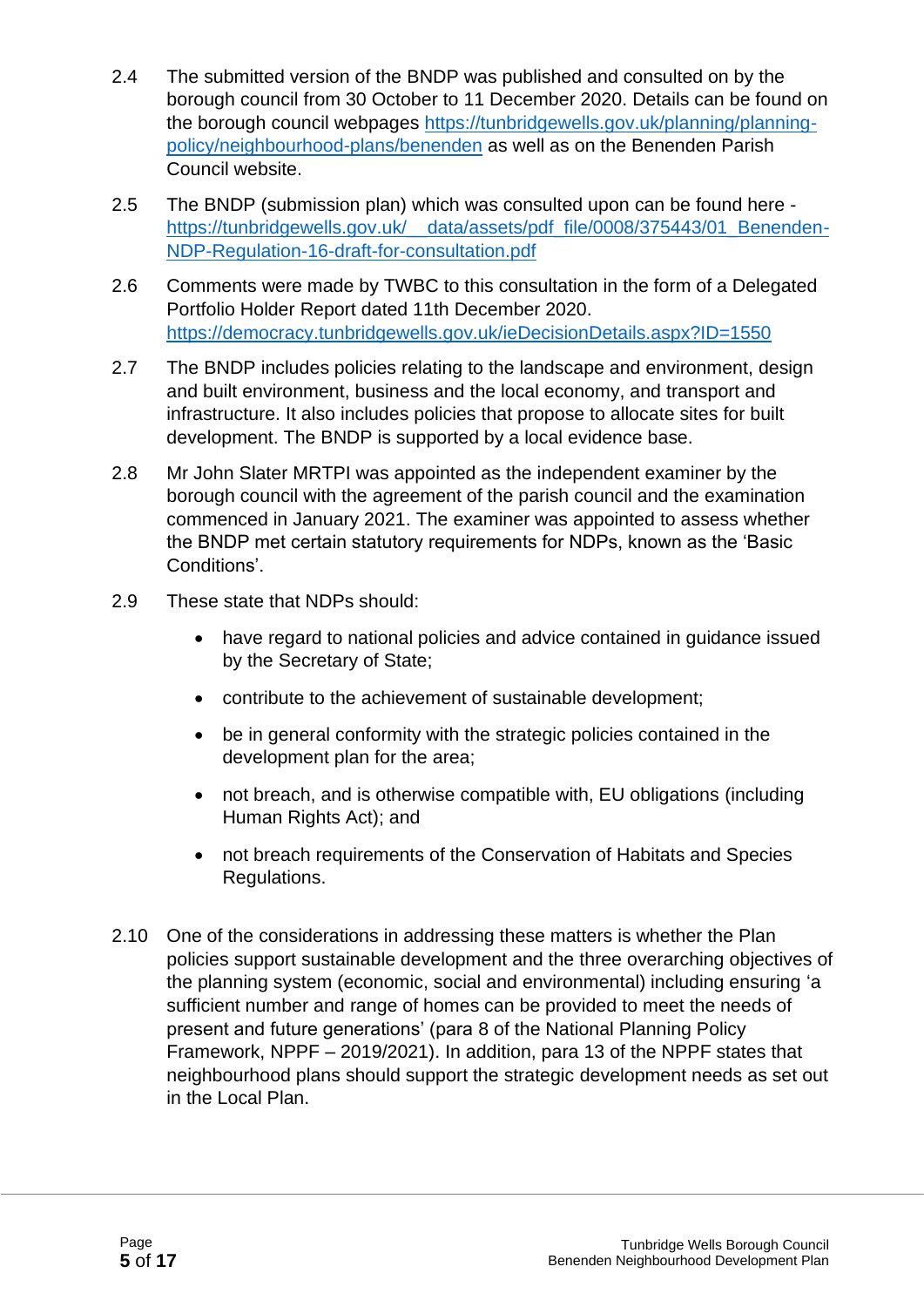- 2.11 Following site visits, the Examiner prepared a document entitled Initial Comments of the Independent Examiner, dated 26 March 2021, seeking clarification on a number of matters, which was sent to both the Parish Council and Tunbridge Wells Borough Council. This note also asked questions of the Benenden Healthcare Society (promotors of the two sites being proposed for allocation at East End) and the Friends of East End (a group of local East End residents largely opposed to the allocations at East End). (note: East End is the area to the north of Benenden village that includes Benenden Hospital and associated buildings, as well as a number of private residential buildings)
- 2.12 The responses prompted the Examiner to issue a Further Comments document, on 31 May 2021, within which he set out the decision to call for a hearing to explore a number of specific issues regarding the proposed two allocations at East End.
- 2.13 The following groups were invited to provide a representative to attend the hearing: the Borough Council, Benenden Parish Council, Biddenden Parish Council (Biddenden Parish boundary is adjacent to part of the Benenden Hospital site), the Friends of East End, Benenden Healthcare Society, the High Weald AONB Unit and KCC Highways. The hearing took place on 25 June 2021, held via video conferencing. A copy of the recording of the hearing is available at [https://tunbridgewells.public-i.tv/core/portal/webcast\\_interactive/580572.](https://tunbridgewells.public-i.tv/core/portal/webcast_interactive/580572) At the hearing the Friends of East End and Benenden Healthcare Society were each represented by barristers.
- 2.14 The BNDP has been successful at examination, with the independent examiner recommending that the Plan should proceed to referendum, subject to a number of recommended modifications. These modifications are required to ensure the BNDP meets the basic conditions. The independent examiner's report is in **Appendix A and Appendix B** (addendum).
- 2.15 This amended BNDP, incorporating all the modifications as shown at **Appendix E**, will be the version that is considered by the borough council prior to referendum and will be the version subject to referendum. This will be known as the Referendum BNDP.
- 2.16 Regulation 18 of the Neighbourhood Planning (General) Regulations 2012 (as amended) requires the local planning authority to outline what action to take in response to the recommendations of an examiner following the formal examination. The Regulations provide that where the council disagrees with the examiner's report it can make alternative modifications, subject to re-consultation and potentially a further Examination.
- 2.17 The table set out at **Appendix C** to this report presents the modifications identified as being necessary by the examiner, with a commentary to provide a background for each proposed modification. As recommended by the examiner,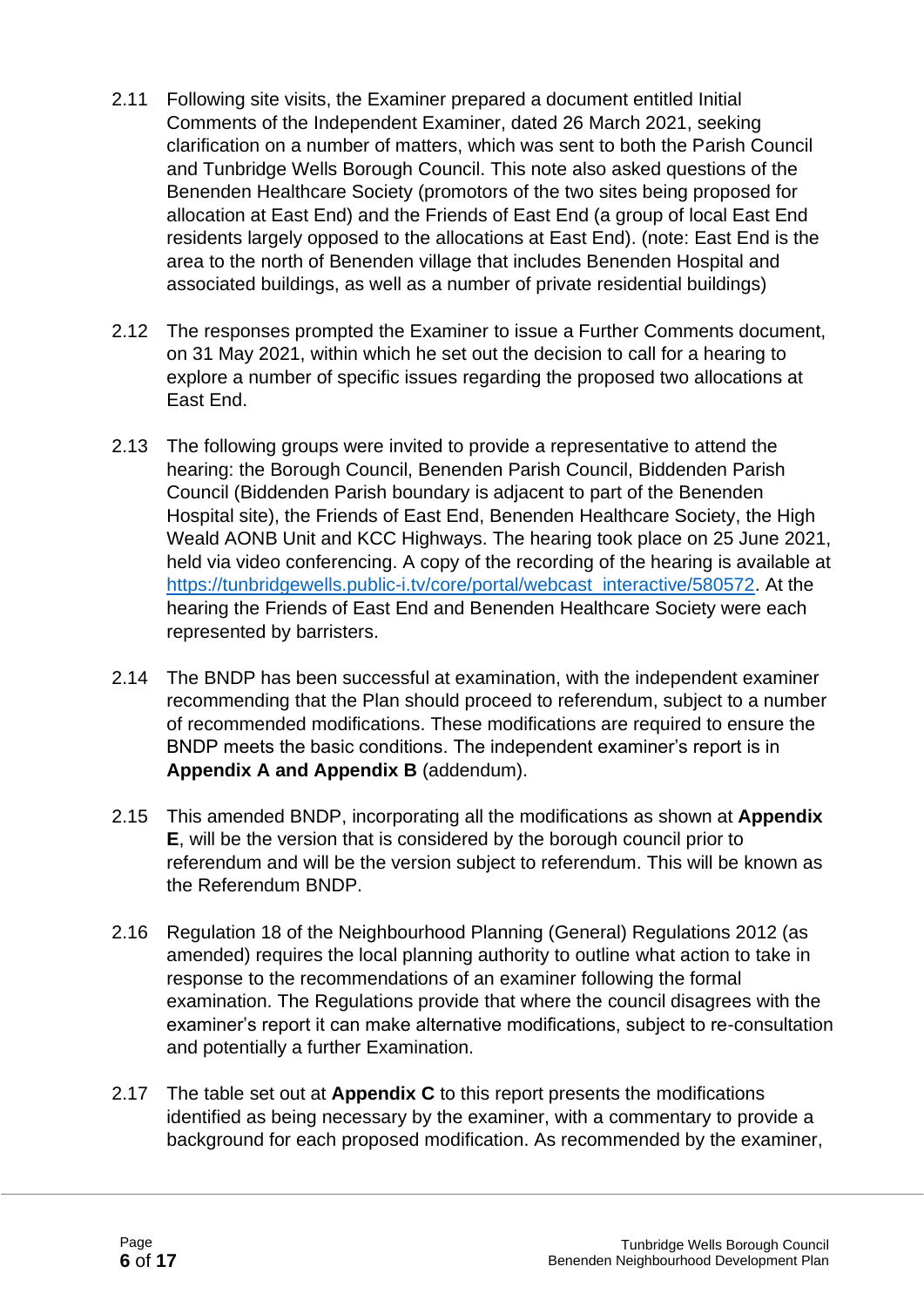the BNDP group has considered the changes, and discussed with TWBC officers as necessary.

- 2.18 The BNDP group provided a draft amended BNDP that was presented to P&T CAB on 15<sup>th</sup> November 2021. This has been subject to final checks by officers to ensure the modifications recommended by the independent examiner have been incorporated ). The final version (known as the Referendum version) of the BNDP, incorporating the modifications, as well as a number of presentational changes is the subject of this report along with the formal Decision Statement at **Appendix D.**
- 2.19 Please note (as explained in footnote (1)), there may be some further minor presentational changes made post-Cabinet to ensure the BNDP fully complies with the requirements of the new accessibility regulations (The Public Sector Bodies (Websites and Mobile Applications) (No. 2) Accessibility Regulations 2018) that came into force for public sector bodies on 23 September 2018.

### **General Conformity of the Benenden Neighbourhood Development Plan with the strategic policies contained in the development plan for Tunbridge Wells borough**

- 2.20 It is the case that the BNDP has been prepared with reference to the current adopted development plan for the borough. The BNDP needs to be in general conformity with strategic policies contained in the development plan for Tunbridge Wells Borough. At this time, this requirement relates to strategic policies contained in the following planning documents adopted by Tunbridge Wells Borough Council:
	- Saved policies in the Tunbridge Wells Borough Council Local Plan 2006;
	- Tunbridge Wells Core Strategy Development Plan Document 2010;
	- Tunbridge Wells Borough Council Site Allocations Local Plan 2016;
	- Kent Minerals and Waste Local Plan 2013 to 2030.
- 2.21 The BNDP also needs to be in general conformity with national planning policy as set out in the National Planning Policy Framework (NPPF) 2019 and 2021 – the BNDP was prepared against the NPPF 2019 but the examiner also considered it against the 2021 NPPF
- 2.22 In considering the Basic Conditions for the BNDP consideration was made to how the neighbourhood plan is in conformity with the Regulation 18 Draft Local Plan, as well as the current development plan documents. It is considered that the policies included in the BNDP are in general conformity with the strategic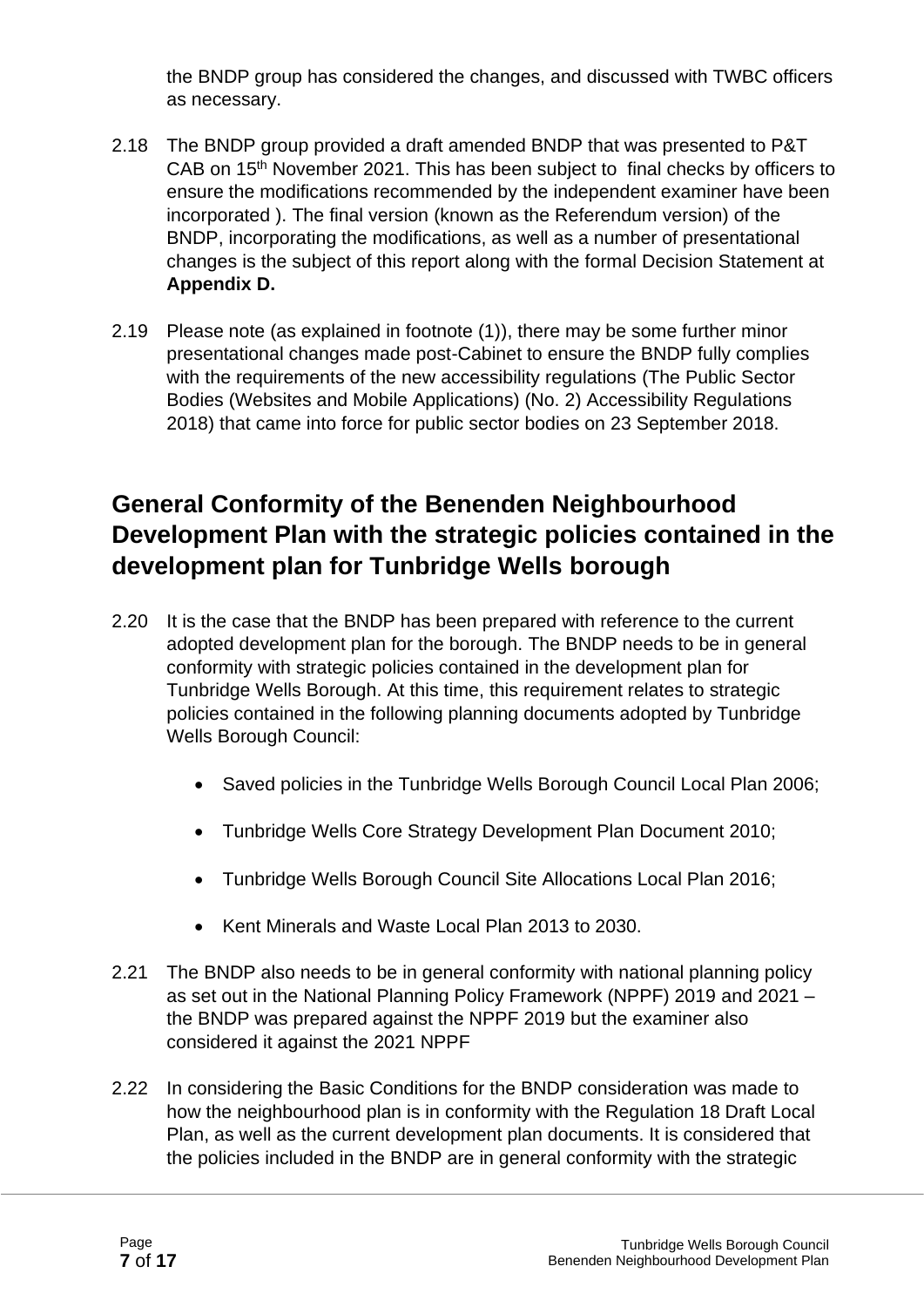policies contained in the adopted development plan for Tunbridge Wells Borough.

- 2.23 In terms of conformity with the TWBC Regulation 19 Pre-Submission Local Plan (PSLP), the examiner at para 55 of the Examiner's Final Report comments that the PSLP, whilst indicating a clear direction of travel in terms of the development of planning policy, based on an up-to-date assessment of housing need and more up to date Government advice, contains what are currently only draft policies which will be subject to further public consultation and public examination and have not been adopted as development plan policy. Therefore, the examiner has concluded that the PSLP is not relevant to the test of general conformity with strategic policies in the development plan as set out in the basic conditions but can be material to a number of other basic conditions.
- 2.24 The examiner also notes that there are number of non-strategic policies in the PSLP that cover matters which are also covered by the Benenden Neighbourhood Plan such as designation of local green space. It is noted that the Borough Council has previously indicated its intention to remove those parts of the policies which affect Benenden Parish from future versions of the local plan, if the neighbourhood plan is 'made' first, to prevent unnecessary duplication of planning policy.
- 2.25 The examiner's overall conclusion is that the BNDP, apart from where noted in the Final Report commentary on individual policies, is in general conformity with these strategic policies in the Tunbridge Wells Core Strategy and the saved policy within the Tunbridge Wells Local Plan 2006, when looked at in the "round".

### **3. Independent examiner's report to the local planning authority and qualifying body**

- 3.1 The independent examiner has concluded that the BNDP, if amended in line with his recommendations, meets all the statutory requirements including the basic conditions test and that it is appropriate, if successful at referendum, that the BNDP, as amended, be made.
- 3.2 He has therefore recommended to Tunbridge Wells Borough Council that the BNDP, as modified by his recommendations, should proceed, in due course, to referendum. The independent examiner also recommends that the referendum area should be that of the neighbourhood area i.e., Benenden Parish plus seven addresses identified by the examiner located adjacent to the Benenden Hospital site falling within Biddenden Parish (Ashford District Council) to ensure the community has the final say on whether the neighbourhood plan comes into force or not
- 3.3 The table in **Appendix C** lists the modifications.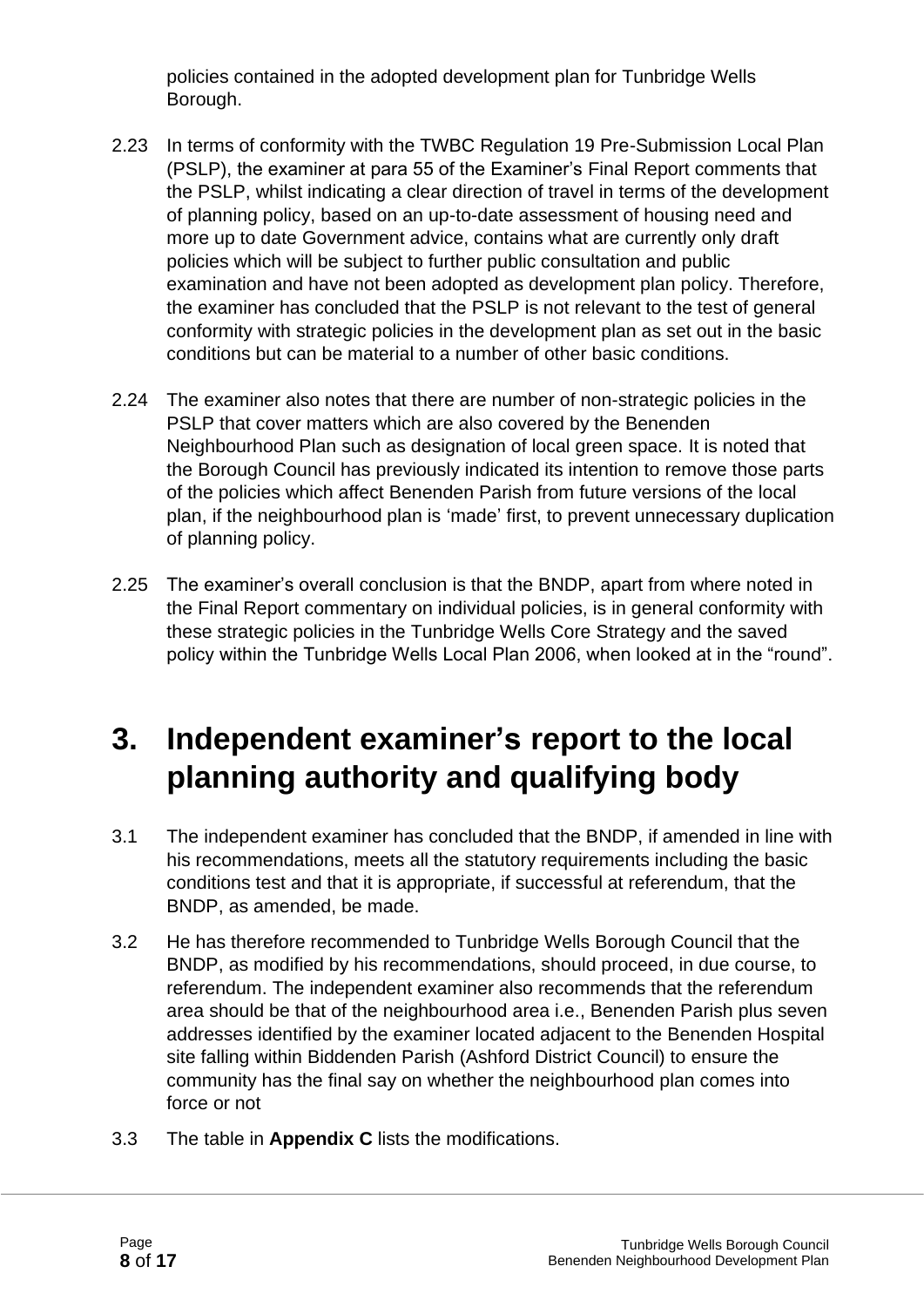#### **Commentary on Independent Examiner's Report for the BNDP**:

- 3.4 The Examiner congratulates Benenden Parish Council on producing a locally distinctive neighbourhood plan, stating that it is clear that a lot of hard work has been carried out by a group of volunteers. The Examiner confirms that he is satisfied that the Parish Council has adopted a robust and objective assessment of the sites which were put forward through the call for sites. The selection has been strongly influenced by the stated desire of the local community to direct new housing to land which had been previously developed, rather than focussing on greenfield sites.
- 3.5 The Examiner identifies that whilst there may have been a preference for smaller development, the plan has taken a sensible and pragmatic decision to allocate sites of over 10 units as smaller developments would not trigger the need to provide onsite affordable housing.
- 3.6 The Examiner comments that the only greenfield site being allocated will be on land owned by a local housing charity which will deliver a significant number of affordable houses (a higher proportion than would be required by the current and proposed TWBC affordable housing policies), funded by enabling market housing. This could be viewed in the same way as some rural exception sites. That site, on land adjacent to Feoffee Cottages, already has a resolution to approve (19/00822) to deliver 25 dwellings of which 12 will be almshouses (affordable housing). (ref BNDP Policy SSP1; TWBC Pre Submission Local Plan (PSLP) Policy AL/BE2).
- 3.7 Land at Uphill, New Pond Road (ref BNDP Policy SSP2; PSLP Policy AL/BE1) the Examiner considers the development of this site will form a logical extension to the village and its impact on the AONB will be mitigated by the screening along the site boundary. In terms of the specific requirements of the policy, it is suggested that it should be explicit in terms of requiring 40% affordable housing. (Note: Policy AL/BE1 in the PSLP includes the requirement for 40% affordable housing.)
- 3.8 Proposed development at East End (Benenden Hospital) (ref BNDP Policies SSP3 & 4; PSLP Policies AL/BE3 & AL/BE4:
- 3.9 The Examiner explains that he has placed significant weight on the Governments desire that it should be the local community's right, through the neighbourhood plan process, to decide which sites should be allocated. He states that he was not surprised that the redevelopment of brownfield sites owned by Benenden Healthcare Society were favoured over greenfield sites. As set out in para 69 of the Examiner's Report, the Examiner 'does not accept the argument that it was a tainted process, a case made by some could, perhaps, be summarised as of "pushing new housing to the edge of the parish to protect the amenities of the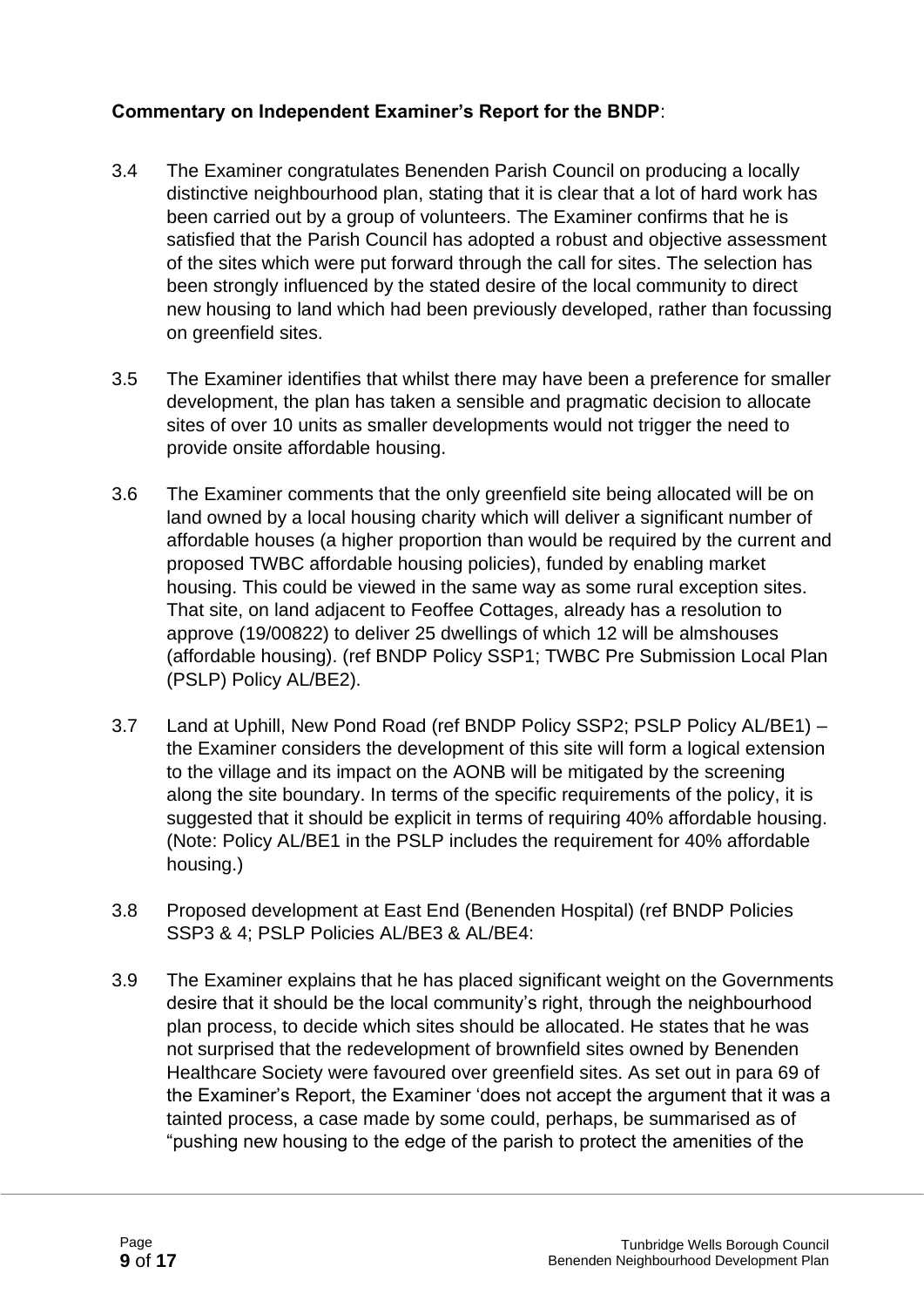Benenden and Iden Green residents". The two hospital sites lie outside of the AONB, albeit close to the boundary and affects its setting. These are already substantially developed sites, and one has already received planning permission on part of the allocation site for 24 houses'. The Examiner also places 'weight upon the fact that the chosen sites have also been through the sustainability appraisal process, both as part of the neighbourhood plan and the emerging local plan.'

- 3.10 Regarding the sustainability of the East End location, pointing to the lack of its own facilities and therefore whether these are a suitable location for major housing development, the Examiner comments at para 71 that the 'limitations of the site's location are acknowledged in the plan as well as the SEA, but as in many such decisions, any judgement needs to balance conflicting factors – the fact that the sites are already developed, are outside the AONB, there is already consented development on the SE quadrant site and existing housing on the NE quadrant, all of which are likely to be car dependant to be able to access existing facilities, mean that the potential to deliver more homes, many of which will be affordable, must be balanced with the fact that the settlement does not enjoy many of the day to day amenities within walking distance, which are available, say within Benenden village'.
- 3.11 The Examiner finds as very persuasive the unchanged advice in paragraphs 78 to 79 of the NPPF 2021 [https://assets.publishing.service.gov.uk/government/uploads/system/uploads/atta](https://assets.publishing.service.gov.uk/government/uploads/system/uploads/attachment_data/file/1005759/NPPF_July_2021.pdf) [chment\\_data/file/1005759/NPPF\\_July\\_2021.pdf](https://assets.publishing.service.gov.uk/government/uploads/system/uploads/attachment_data/file/1005759/NPPF_July_2021.pdf) dealing with rural housing which states that housing should be located where it will enhance or maintain the vitality of rural communities. Of particular relevance is the recognition that development in one village may support services in a village nearby. The Examiner considers that development at East End can support community services in Benenden.
- 3.12 The Examiner has concluded that East End can be classed as a settlement, although not necessarily as a village. Whilst the existence of the Hospital may have been the driving force for its initial development, and Benenden Hospital is still the predominant land user, East End contains a mixture of uses, including residential properties which are no longer occupied by hospital employees but are rented out. Similarly, the recreational and community facilities at the hospital are used by the wider community and not solely used by hospital staff / visitors. The collection of houses off Mockbeggars Lane equally appear to form part of the settlement of East End.
- 3.13 The residents of East End will already look to other villages, both within the parish and across the borough boundary for their community facilities, whether it be the primary school, community hall or the shops and other businesses. Both the local plan and the neighbourhood plan seek to provide, or at least ameliorate, some of the deficiencies in the services available for the existing and new residents, by seeking to secure access to the hospital cafe (shop), community buildings and sports facilities. This partial mitigation, to reflect the lack of facilities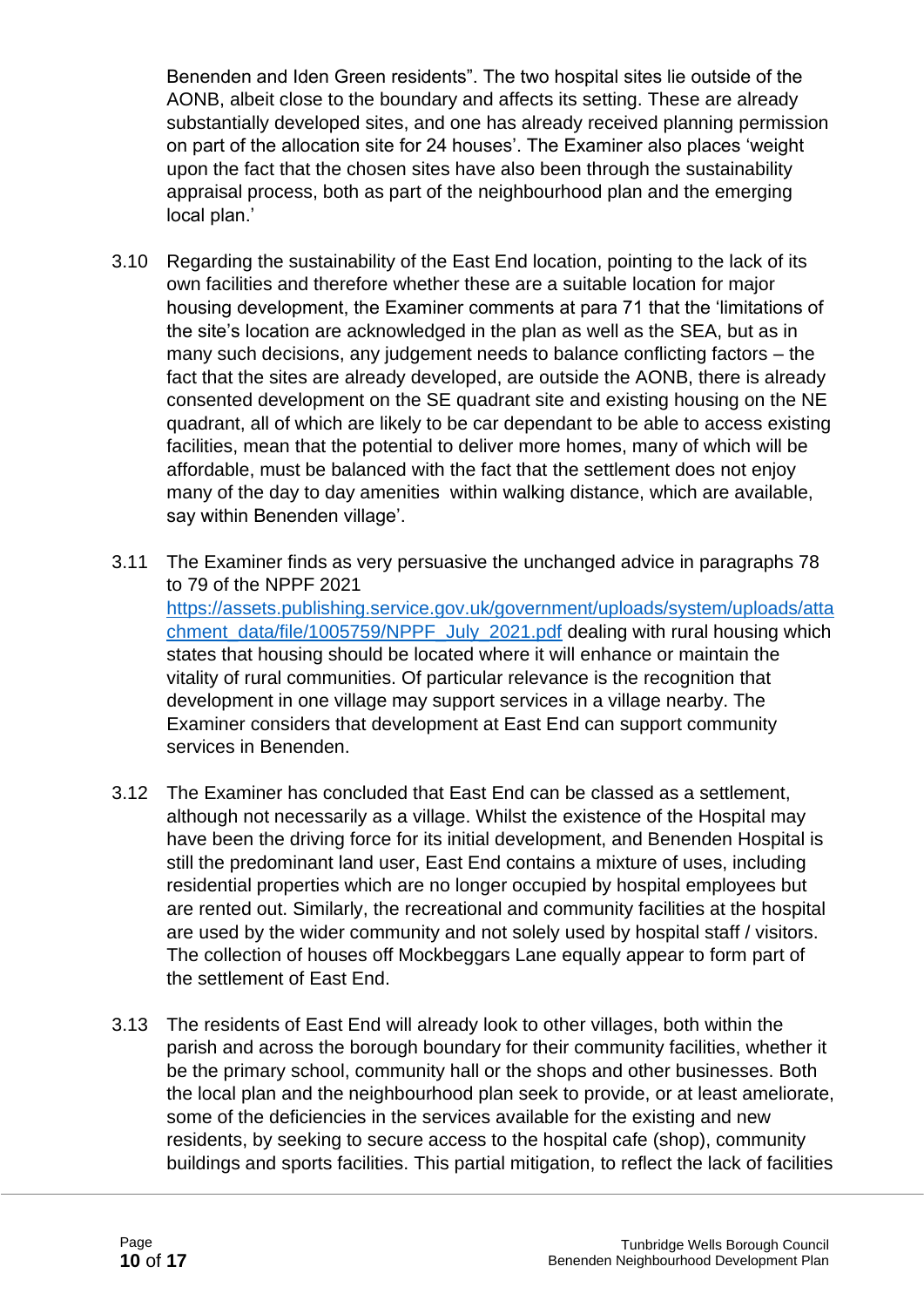in East End, should enhance to some extent its sustainability as a community. The Examiner also points to other infrastructure improvements which are discussed in the specific policies, which arise fully or in part as a result of the developments, including seeking funding for a cycleway /footpath linking East End to Benenden Village.

- 3.14 The Examiner is satisfied that the plan will contribute to the delivery of sustainable development within the Benenden parish. The scale and type of housing will meet the social objective of ensuring sufficient homes for the present and future generations, providing for high quality design, which is in keeping with the character of the built environment set in a wonderful landscape, whilst seeking to protect existing businesses and commercial areas and providing for the necessary infrastructure, whilst at the same time making best use of brownfield sites, minimising the use of greenfield sites, protecting the landscape and the parish's fine views, especially from the ridgelines and protecting the green spaces that are valued by the community.
- 3.15 It should be noted that in relation to Policy LE3: Local Green Space (LGS), the Examiner's recommendations at para 89 of the Examiner's Final Report **(Appendix A)** omits 'Glebe Field/Playing Fields' in the list of Local Green Spaces (LGS) to be included in the referendum version of the BNDP. This examiner has confirmed that this is a clerical error during the drafting of the report. **Appendix B** Independent Examiner's Report to the Benenden Neighbourhood Development Plan (Addendum) confirms that this is the case and that Glebe Field/Playing Fields should be included in the list of LGSs in Policy LE3.
- 3.16 There has been some concern expressed by a limited number of TWBC Members, both at the Full Council in February 2021 and since, regarding the allocations at East End. These have been subject to the independent examination that included a one day hearing, where objectors were represented by a barrister, and have been found to be appropriate. This endorsement of the allocations at East end, and also those at Benenden village, is highly positive for the Local Plan.

#### **Next Steps**

3.17 The recommended modifications are reflected in the amended final version of the BNDP that will be subject to referendum presented in **Appendix E.** It should be noted that the referendum version of the BNDP may have some minor presentational amendments to ensure it complies with the requirements of the accessibility regulations that came into force for public sector bodies on 23 September 2018 (The Public Sector Bodies (Websites and Mobile Applications) (No. 2) Accessibility Regulations 2018 [https://www.legislation.gov.uk/uksi/2018/952/contents/made\)](https://www.legislation.gov.uk/uksi/2018/952/contents/made)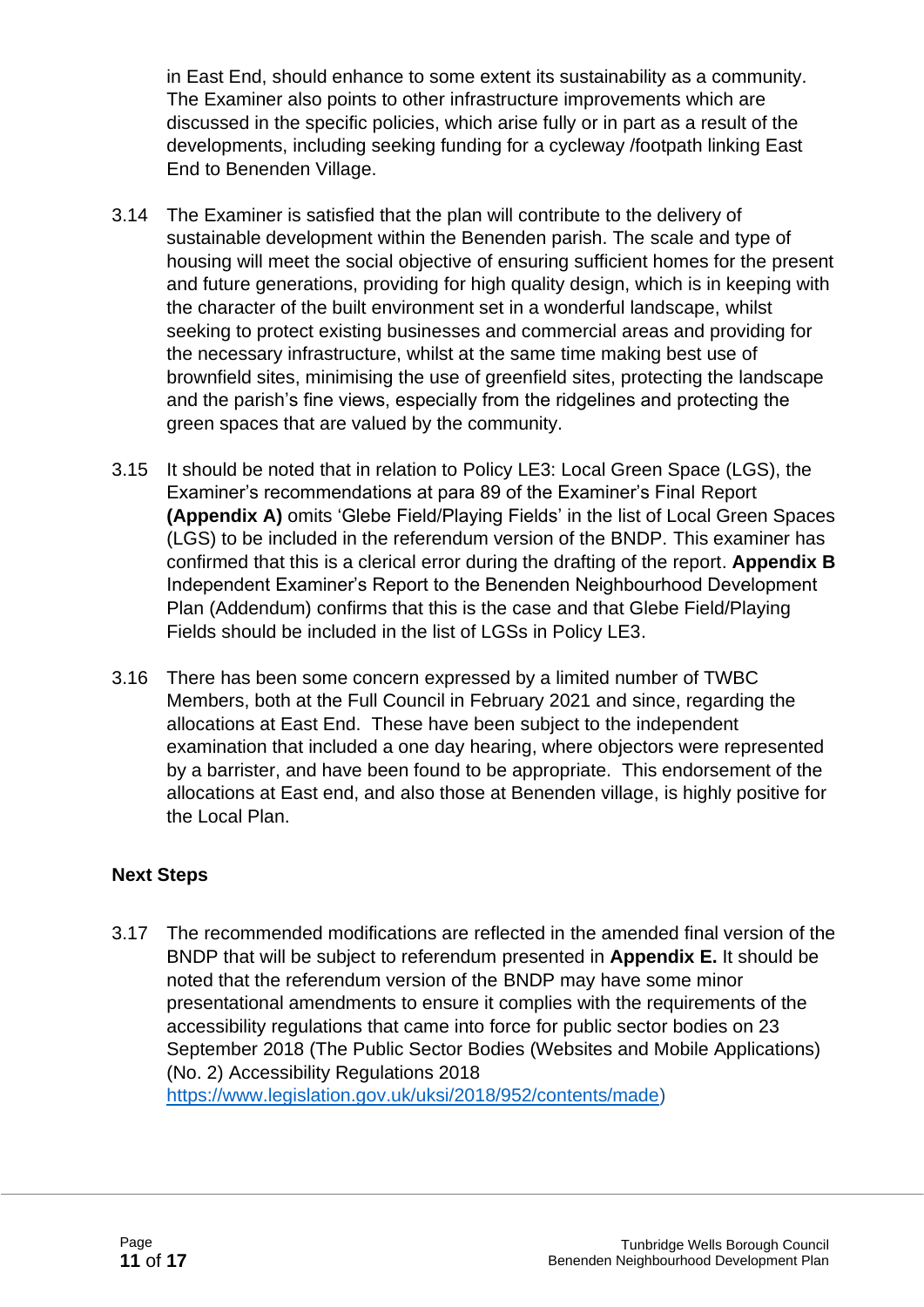- 3.18 The Regulations state that a Local Planning Authority must publish what action will be taken in response to the recommendations of an examiner. This is known as the 'Decision Statement' and is presented in **Appendix D**.
- 3.19 Subject to the Cabinet decision on the recommendations in this report, the borough council will arrange for a local referendum to be held to ensure that the local community has the final say on whether the BNDP comes into force or not.
- 3.20 Planning Practice Guidance (PPG) sets out at [thttps://www.gov.uk/guidance/neighbourhood-planning--2](https://www.gov.uk/guidance/neighbourhood-planning--2) that a neighbourhood plan comes into force as part of the statutory development plan once it has been approved at referendum (that is, more than 50% of the votes cast being in favour of the draft neighbourhood plan).
- 3.21 It is the case that in these circumstances the neighbourhood plan must be made by the local planning authority (that is the neighbourhood plan is adopted). There are narrow circumstances where the local planning authority is not required to make the neighbourhood plan. These are where it considers that the making of the neighbourhood plan would breach, or otherwise be incompatible with, any EU or human rights obligations (see [section 61E\(8\) of the Town and Country](http://www.legislation.gov.uk/ukpga/2011/20/schedule/9/enacted)  [Planning Act 1990 Act as amended\)](http://www.legislation.gov.uk/ukpga/2011/20/schedule/9/enacted). Paragraph: 064 Reference ID: 41-064- 20170728
- 3.22 It is therefore requested that the Cabinet decision includes as part of resolution 4 that in the circumstances where the referendum result is positive, then the Benenden Neighbourhood Development Plan can, post-referendum, go firstly to Management Board then directly to be considered at the TWBC Full Council, with a recommendation for it to be 'made'(adopted), therefore removing the other committee meetings (Planning and Transportation Cabinet Advisory Board, and Cabinet) from the post-referendum/second half of the process.

### **4. Options Considered**

- 4.1 **Option 1:** Note the examiner's report dated 31 August 2021 and the recommended amendments, agree the Decision Statement and progress the Benenden Neighbourhood Development Plan to referendum.
- 4.1.1 The Examiner congratulates Benenden Parish Council on producing a locally distinctive neighbourhood plan, stating that it is clear that a lot of hard work has been carried out by a group of volunteers. The Examiner confirms that he is satisfied that the Parish Council has adopted a robust and objective assessment of the sites which were put forward through the call for sites. The selection has been strongly influenced by the stated desire of the local community to direct new housing to land which had been previously developed, rather than focussing on greenfield sites.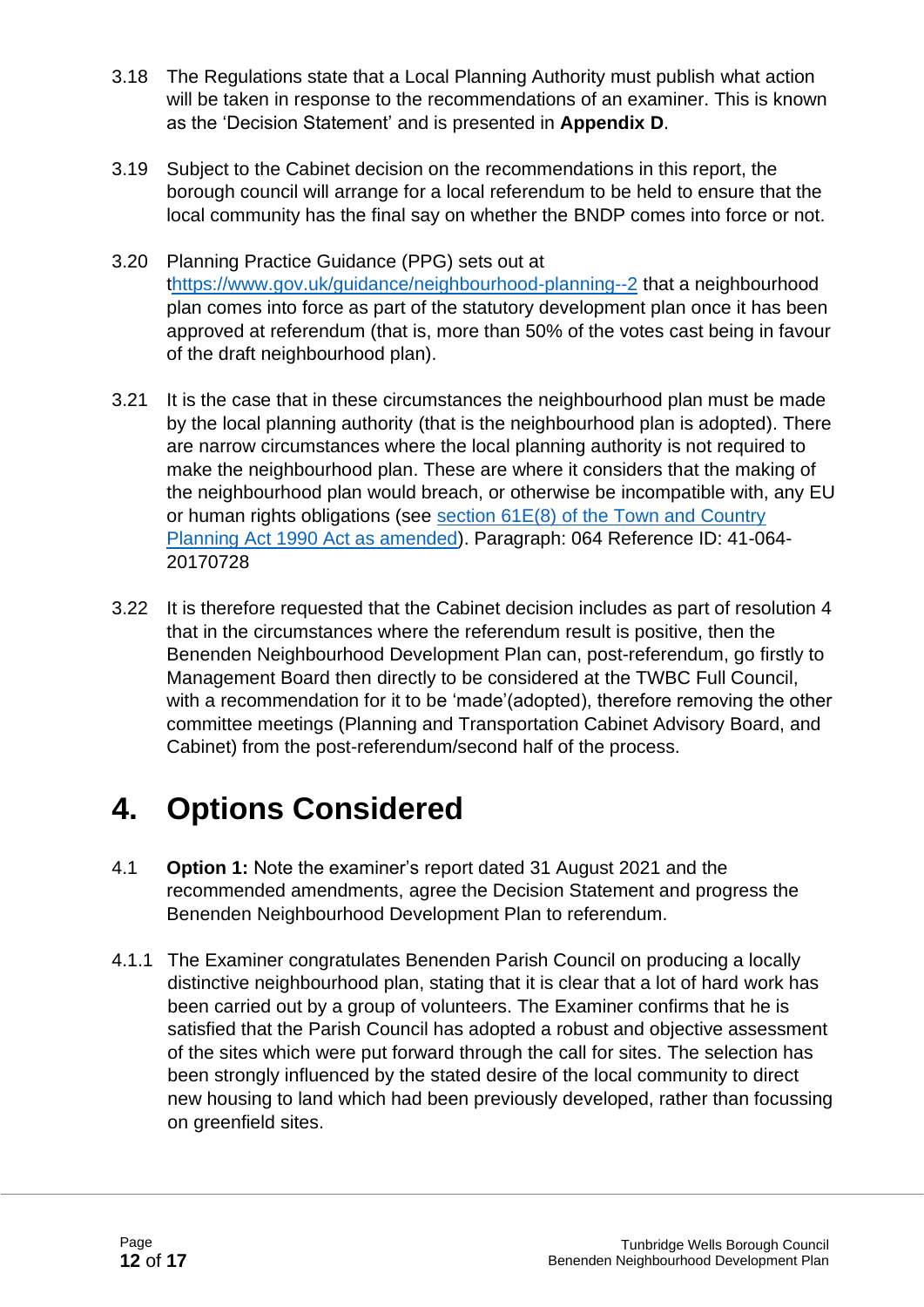- 4.2 It is considered that it would be a missed opportunity to not progress a plan that provides the opportunity to incorporate local planning policies into the borough's development plan that reflect local needs and aspirations.
- 4.3 **Option 2:** Note the examiner's report dated 31 August 2021 and the recommended amendments, but do not agree the Decision Statement and do not progress the Benenden Neighbourhood Development Plan to referendum.
- 4.4 The examiner's report is largely positive, and it is considered it would be a missed opportunity to not progress a plan that provides the opportunity to incorporate local planning policies into the borough's development plan that reflect local needs and aspirations.

### **5. Preferred Option and Reason**

- 5.1 The preferred option is **Option 1**: note the examiner's report dated 31 August 2021 and the recommended amendments, agree the Decision Statement, and progress the Benenden Neighbourhood Development Plan to referendum.
- 5.2 This option reflects the outcome of the independent examination, the examiner's report praising the approach taken in the BNDP and which clearly sets out to achieve sustainable development. The relatively small number of amendments proposed by the examiner have been considered by the Benenden Parish Council. The version of the BNDP that will be subject to Referendum (**Appendix E)** reflects this.

## **6. Consultation on Options**

6.1 If agreed by Cabinet, the Decision Statement set out in **Appendix D** be agreed and progress the amended Benenden Neighbourhood Development Plan presented in **Appendix E** to referendum. Option 1 above refers.

### **Recommendation from Cabinet Advisory Board**

6.2 The Planning and Transportation Cabinet Advisory Board were consulted on 15th November and agreed to support the recommendations to Cabinet.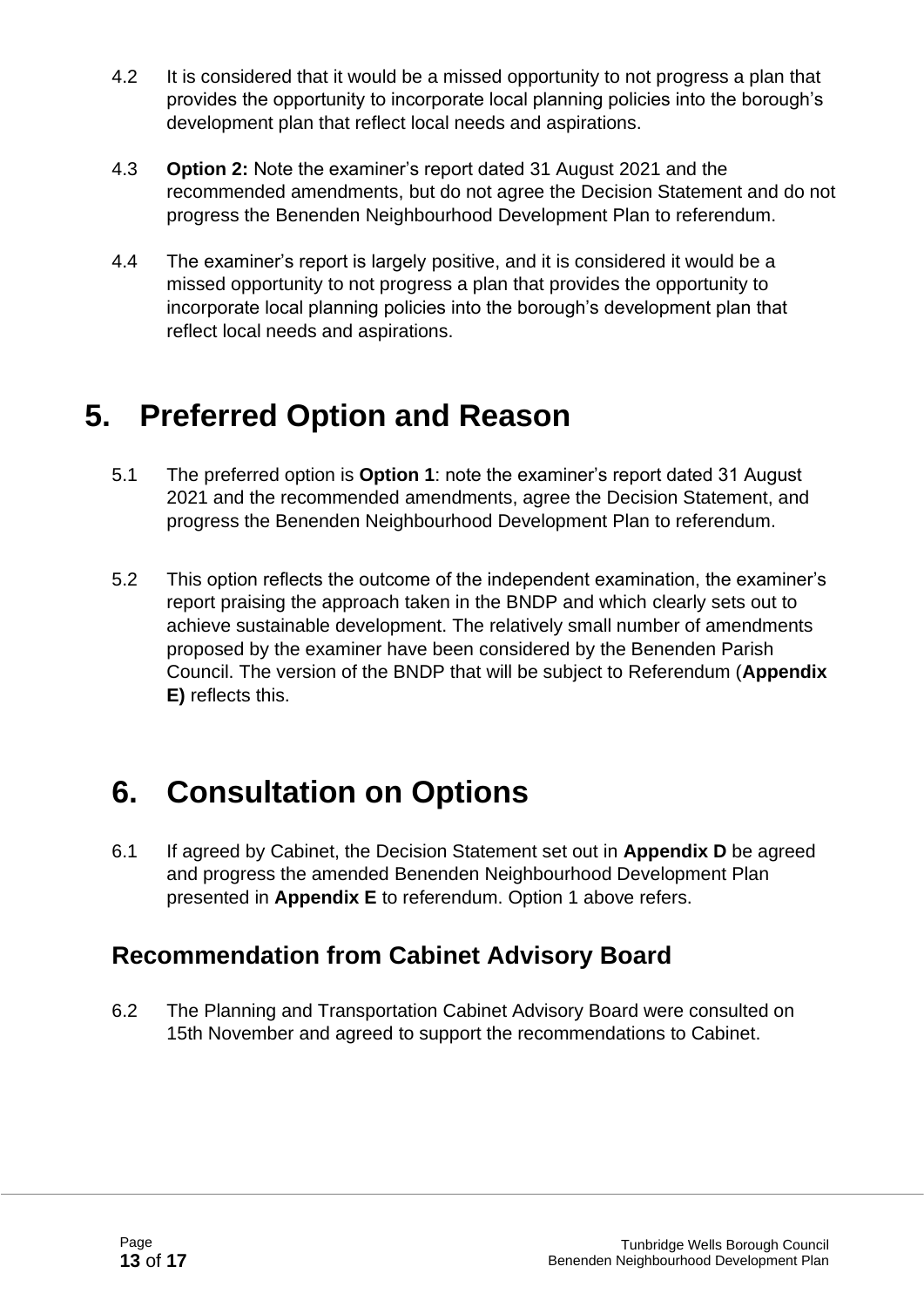## **7.Implementation**

7.1 If the report recommendations are agreed by Cabinet, the Benenden Neighbourhood Development Plan will then proceed to Referendum scheduled for the 3<sup>rd</sup> February 2022. If successful at referendum, the Benenden Neighbourhood Plan will be taken to Full Council on the 23<sup>rd</sup> February 2022 to be 'made' by the Council. Once made, the Plan becomes part of the Development Plan for Benenden parish and will be a material consideration in future planning decisions in the parish.

### **8. Appendices and Background Documents**

Appendices:

- **Appendix A**: Independent Examiner's Report to the Benenden Neighbourhood Development Plan
- **Appendix B (Addendum)**: Independent Examiner's Report to the Benenden Neighbourhood Development Plan (Addendum)
- **Appendix C**: Table of changes made to the submission version of the Benenden Neighbourhood Development Plan to reflect amendments suggested by the Independent Examiner
- **Appendix D**: Benenden Neighbourhood Development Plan Decision Statement
- **Appendix E**: Version of the Benenden Neighbourhood Development Plan that will be subject to Referendum (see footnote 1)

Background Papers:

Submission version of the Benenden Neighbourhood Development Plan consulted on 30 October to 11 December 2020, and subject to independent examination https://tunbridgewells.gov.uk/ data/assets/pdf\_file/0008/375443/01\_Benenden-NDP-[Regulation-16-draft-for-consultation.pdf](https://tunbridgewells.gov.uk/__data/assets/pdf_file/0008/375443/01_Benenden-NDP-Regulation-16-draft-for-consultation.pdf)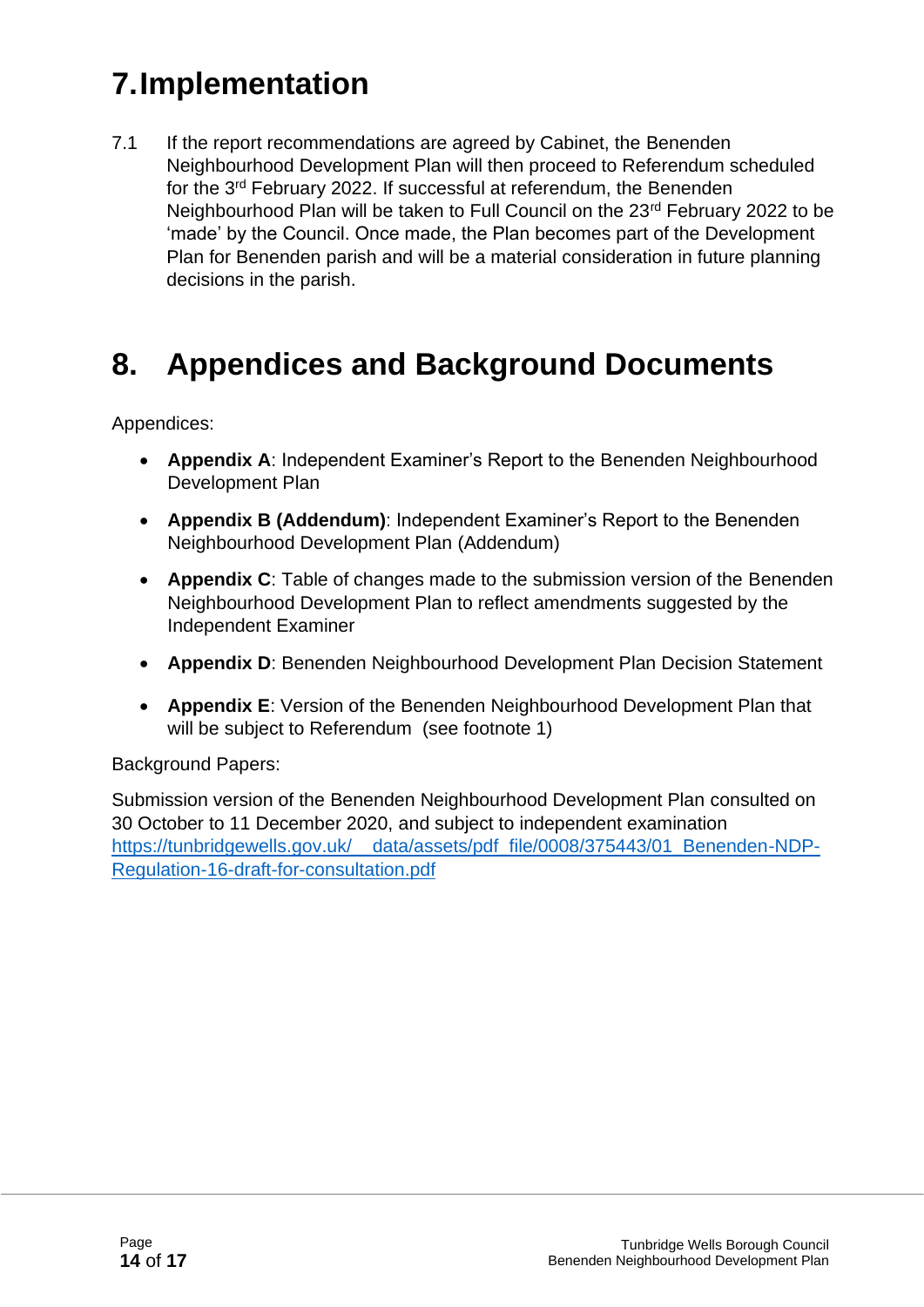

### **9. Cross Cutting Issues**

### **A. Legal (including the Human Rights Act)**

Accepting the recommendations in this report will fulfil the Council's duties under the Town and Country Planning Act 1990, as amended by the Localism Act 2011, the Housing and Planning Act 2016, and the Neighbourhood Planning Act 2017. The recommendations also comply with the Neighbourhood Planning (General) Regulations 2012 as amended.

Cheryl Parks, Mid Kent Legal Services (Planning) 27th October 2021

#### **B. Finance and Other Resources**

There is no associated cost beyond those factored into the budget of Planning Services in organising the independent examination and meeting the independent examiner's invoiced costs. Tunbridge Wells Borough Council can claim **£20,000** from the government (Department for Levelling Up, Housing & Communities) once they have set a date for a referendum following a successful examination where a neighbourhood plan has not previously been made for that area. The referendum will be carried out by the borough council.

Jane Fineman, Head of Finance, Procurement and Parking 29th October 2021

### **C. Staffing**

There are no staffing implications.

Anita Lynch, HR Manager 18<sup>th</sup> October 2021

### **D. Risk Management**

All risks associated with this report are within the Council's current risk appetite and managed in accordance with its risk management strategy.

Stephen Baughen, Head of Planning 3rd November 2021

### **E. Environment and Sustainability**

No environmental and sustainability implications are identified. Section 3 of the Basic Conditions Statement submitted with the Submission Benenden Neighbourhood Plan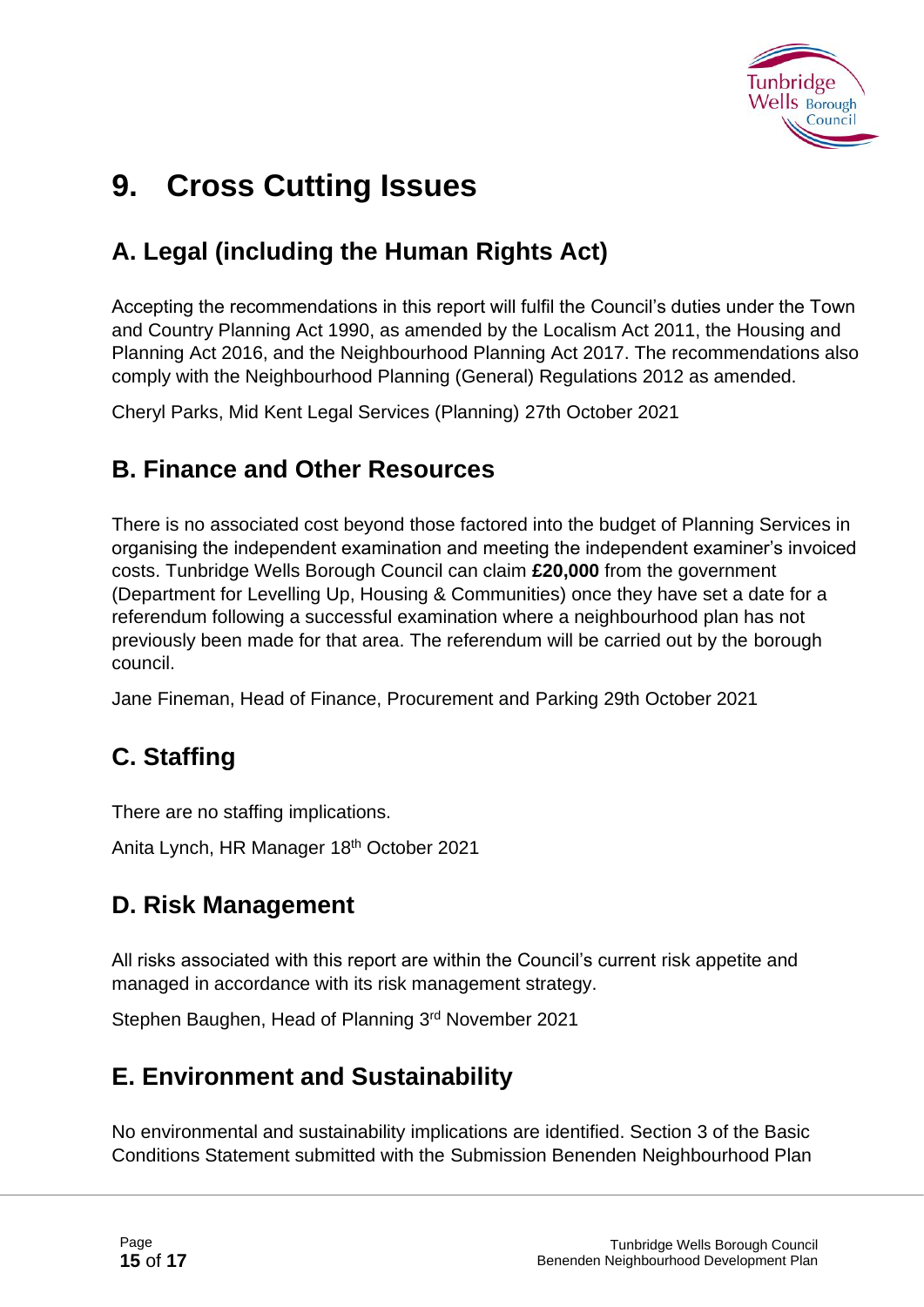provides information to demonstrate how the Benenden Neighbourhood Plan is in Conformity with Sustainable Development,

https://tunbridgewells.gov.uk/ data/assets/pdf file/0010/375445/03\_IA2\_Basic-Conditions-[Statement.pdf](https://tunbridgewells.gov.uk/__data/assets/pdf_file/0010/375445/03_IA2_Basic-Conditions-Statement.pdf) and one of the roles of the independent examiner has been to consider whether the plan contributes to the achievement of sustainable development. The BNDP (when 'made') will form part of the borough's development plan, to be read alongside the Local Plan which contains policies to support the climate and biodiversity emergency.

Stephen Baughen, Head of Planning 3rd November 2021

### **F. Community Safety**

No community safety issues arise as a result of this report

Section 17, Crime and Disorder Act 1998

Terry Hughes, Community Safety Manager 27th October 2021

### **G. Equalities**

The decisions recommended through this paper have a remote or low relevance to the substance of the Equality Act. There is no apparent equality impact on end users. Furthermore, the Public Sector Equality Duty applies to parish councils: Benenden Parish Council will be responsible for demonstrating due regard to this in the production of an NDP.

Abigayle Sankey, Corporate Governance Officer 27th October 2021

### **H. Data Protection**

Representations made to the Regulation 16 consultation cannot be treated in confidence. Regulation 22 and 35 of the Town and Country Planning (Local Development) (England) Regulations 2012, as amended, require copies of all representations to be made publicly available. The Council will publish names and associated representations on its website but will not publish personal information such as telephone numbers, emails or private addresses. All representations will be forwarded for consideration by the person appointed to carry out an examination of the Plan.

There is no identified risk to individuals' interests under the General Data Protection Regulation.

Article 5, General Data Protection Regulation 2016

Jane Clarke, Head of Policy and Governance 27 October 2021